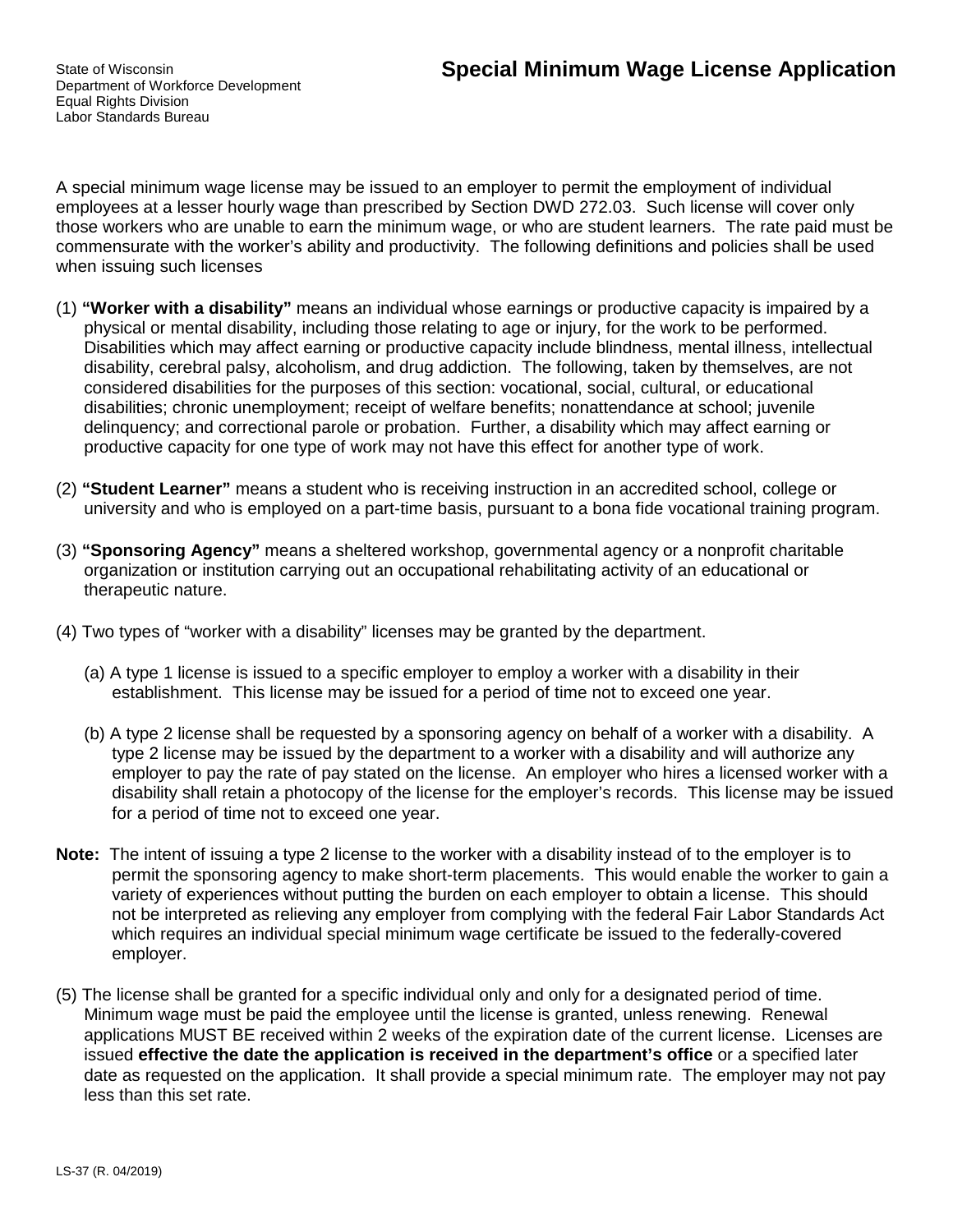(6) **Records to Be Kept:** In addition to the records required in DWD 272.11, the employer shall keep the following:

## (A) **For Student Learner**:

- (1) The student shall be identified on the payroll records, showing occupation and rate of pay.
- (2) A copy of the license and training agreement must be available at all times for inspection for three years.

## **(**B) **Records To Be Kept By Employers**:

- (1) Every employer of workers under a special minimum wage license, or the referring agency or facility in the case of records verifying a worker's disabilities, shall maintain and have available for inspection the records specified in this subsection.
	- (a) Verification of the worker's disability
	- (b) Evidence of the productivity of each worker with a disability which has been gathered on a continuing basis or at periodic intervals, which do not exceed six months in the case of employees, paid hourly wage rates
	- (c) The prevailing wage paid to a worker who is not disabled. This would be for the job performed and for a worker employed in industry in the vicinity for the same type of work using similar methods and equipment as that used by the worker with a disability employed under the special minimum wage license
	- (d) The production standards and supporting documentation for non-disabled workers for each job being performed by a worker with disabilities employed under the special license.
	- (e) In the case of workers with disabilities who are employed by a recognized non-profit rehabilitation facility and who are working in or about a home, apartment, or room in the residential establishment the records required under s. DWD 272.11.
	- (f) The employer shall maintain and preserve the records required by this section for 3 years.
- (7) A license may be granted to employ the worker at a wage less than the minimum wage if the following conditions exist and application and documentation are received as per DWD 272.09:
	- (A) The worker is so disabled that he or she is unable to earn the minimum wage, or
	- (B) The employer is carrying out a recognized rehabilitation program medical, therapeutic, or educational - and the person with a disability may learn and gain experience, or
	- (C) The student learner is in a bona fide school-training program.
- (8) **Refusal to Issue a License and Revocation of a License**. The Department may refuse to issue a license or may revoke, amend or modify any license it has issued, if, in its opinion, conditions or extraordinary circumstances warrant such action.
- **Note:** The issuance of this license will not relieve an employer from responsibility under the Federal Minimum Wage Law. Write to the Regional Office of the U.S. Department of Labor, Wage and Hour Division, 230 South Dearborn Street, Room 562A, Chicago, Illinois 60604.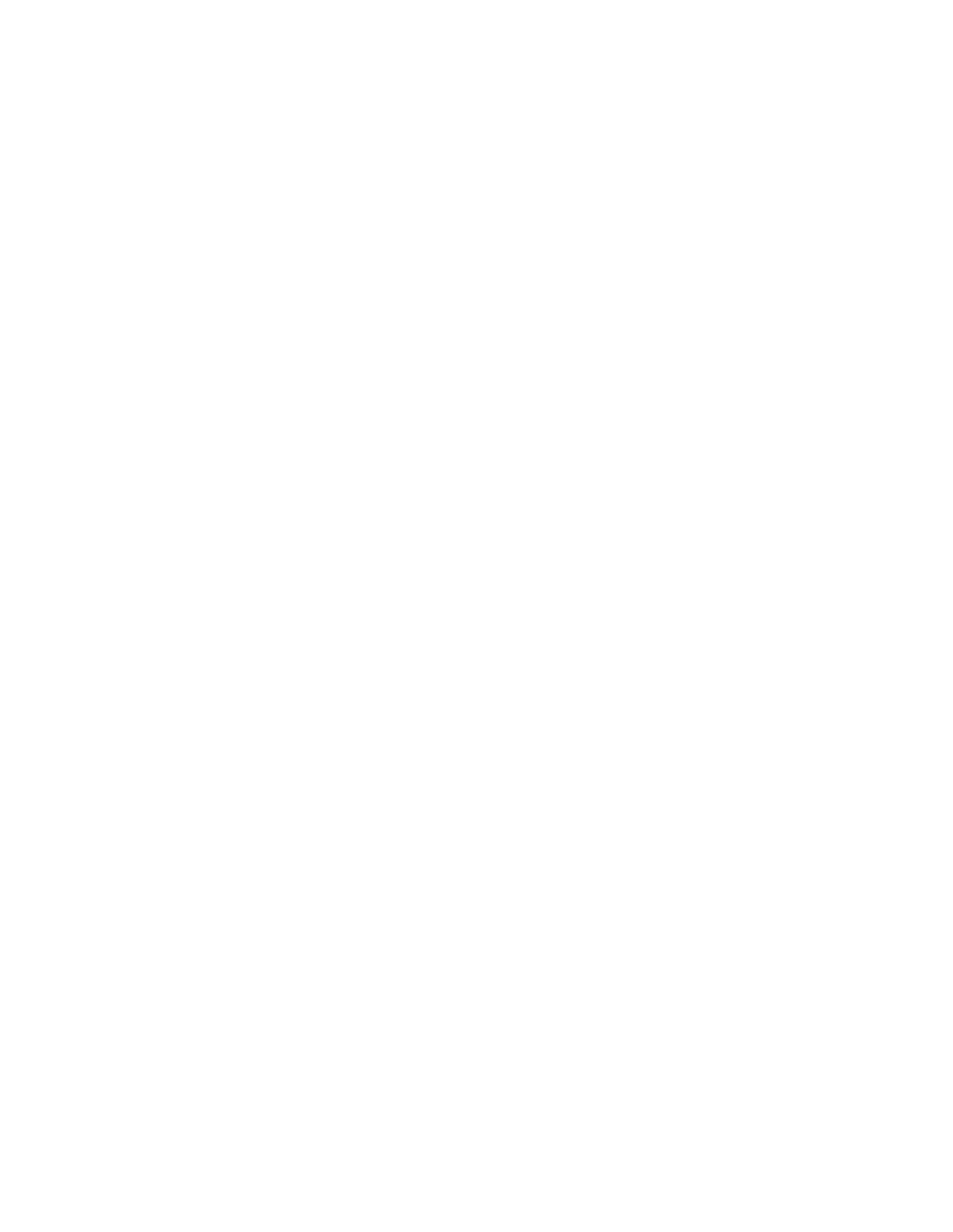| <b>Application for a Special Minimum Wage License</b><br>for Individuals and Student Learners                                                                                                                                                                                                                                                                                                                                                                                                                           |                                   |              |          |                                      | To be completed by the Department |              |          |  |
|-------------------------------------------------------------------------------------------------------------------------------------------------------------------------------------------------------------------------------------------------------------------------------------------------------------------------------------------------------------------------------------------------------------------------------------------------------------------------------------------------------------------------|-----------------------------------|--------------|----------|--------------------------------------|-----------------------------------|--------------|----------|--|
| If you have an employee who qualifies for a special minimum<br>wage license, complete the following form.                                                                                                                                                                                                                                                                                                                                                                                                               |                                   |              |          | Approved<br>Denied<br>$\blacksquare$ |                                   |              |          |  |
| Prerequisite: Knowledge of DWD 272.09                                                                                                                                                                                                                                                                                                                                                                                                                                                                                   |                                   |              |          |                                      | Commensurate<br>Rate              | From         | To       |  |
| Date of Application:                                                                                                                                                                                                                                                                                                                                                                                                                                                                                                    |                                   |              |          |                                      |                                   |              |          |  |
| Authorization for this form is provided under Chapter 104 Wisconsin Statutes and Section DWD 272.09 of Wisconsin Administrative<br>Code.<br>Completion of this form is mandatory. This information is used for the purpose of processing your application and maintaining the<br>division's records. Any false statements on this application shall result in the refusal of the application.<br>Personal information you provide may be used for secondary purposes [Privacy Law, s. 15.04(1)(m), Wisconsin Statutes]. |                                   |              |          |                                      |                                   |              |          |  |
| (Not needed if Worker with a Disability Type 2 License)                                                                                                                                                                                                                                                                                                                                                                                                                                                                 | <b>Employer Information</b>       |              |          | <b>Employee Information</b>          |                                   |              |          |  |
| <b>Business Name</b>                                                                                                                                                                                                                                                                                                                                                                                                                                                                                                    |                                   |              |          | Name                                 |                                   |              |          |  |
| <b>Street Address</b>                                                                                                                                                                                                                                                                                                                                                                                                                                                                                                   |                                   |              |          | <b>Street Address</b>                |                                   |              |          |  |
| City                                                                                                                                                                                                                                                                                                                                                                                                                                                                                                                    |                                   | <b>State</b> | Zip Code | City                                 |                                   | <b>State</b> | Zip Code |  |
| <b>Owners Name</b>                                                                                                                                                                                                                                                                                                                                                                                                                                                                                                      |                                   |              |          | Age                                  |                                   |              |          |  |
| <b>Nature of Business</b>                                                                                                                                                                                                                                                                                                                                                                                                                                                                                               |                                   |              |          | Date of Birth                        |                                   |              |          |  |
| 1. Type of Program:                                                                                                                                                                                                                                                                                                                                                                                                                                                                                                     | Worker with a Disability - Type 1 |              |          |                                      |                                   |              |          |  |
|                                                                                                                                                                                                                                                                                                                                                                                                                                                                                                                         | Worker with a Disability - Type 2 |              |          |                                      |                                   |              |          |  |
|                                                                                                                                                                                                                                                                                                                                                                                                                                                                                                                         | <b>Student Learner</b>            |              |          |                                      |                                   |              |          |  |
| Renewal (Complete #9, 10, 11, 13, 14 & 15 only) Date License Expired: _                                                                                                                                                                                                                                                                                                                                                                                                                                                 |                                   |              |          |                                      |                                   |              |          |  |
| Temporary 90-day Wage for disabled veteran; vocational rehabilitation<br>(Submit within 10 days of signing)                                                                                                                                                                                                                                                                                                                                                                                                             |                                   |              |          |                                      |                                   |              |          |  |
| 2. What duties will this employee be expected to perform?                                                                                                                                                                                                                                                                                                                                                                                                                                                               |                                   |              |          |                                      |                                   |              |          |  |
|                                                                                                                                                                                                                                                                                                                                                                                                                                                                                                                         |                                   |              |          |                                      |                                   |              |          |  |
|                                                                                                                                                                                                                                                                                                                                                                                                                                                                                                                         |                                   |              |          |                                      |                                   |              |          |  |
|                                                                                                                                                                                                                                                                                                                                                                                                                                                                                                                         |                                   |              |          |                                      |                                   |              |          |  |
| 3. Describe the nature and extent of the disabilities of the employee in full.                                                                                                                                                                                                                                                                                                                                                                                                                                          |                                   |              |          |                                      |                                   |              |          |  |
|                                                                                                                                                                                                                                                                                                                                                                                                                                                                                                                         |                                   |              |          |                                      |                                   |              |          |  |
| 4. Explain how these disabilities relate to the employee's productivity.                                                                                                                                                                                                                                                                                                                                                                                                                                                |                                   |              |          |                                      |                                   |              |          |  |
|                                                                                                                                                                                                                                                                                                                                                                                                                                                                                                                         |                                   |              |          |                                      |                                   |              |          |  |
|                                                                                                                                                                                                                                                                                                                                                                                                                                                                                                                         |                                   |              |          |                                      |                                   |              |          |  |
|                                                                                                                                                                                                                                                                                                                                                                                                                                                                                                                         |                                   |              |          |                                      |                                   |              |          |  |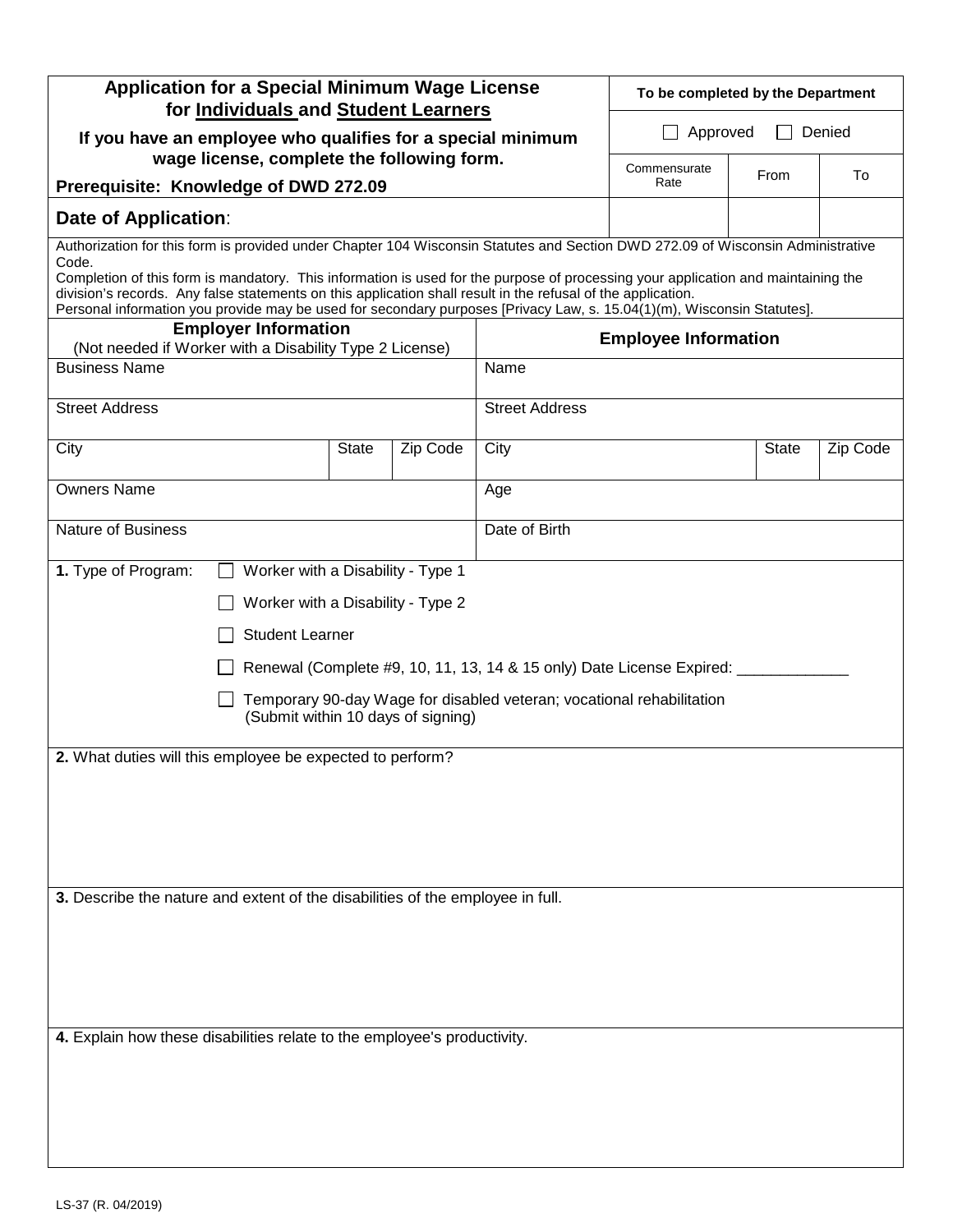| 6. Describe any vocational training received by this employee.<br>7. If the type of work to be performed by the licensed employee is primarily performed by nondisabled persons in the<br>employer's work force, list the job title, brief job description and prevailing wage paid the experienced nondisabled<br>employee performing similar work (also applies to sponsoring agency).<br><b>Prevailing Wage</b><br>Job Title<br>Provide a brief description of work to be performed:<br>List source(s) for prevailing wage:<br>8. If the type of work to be performed by the licensed employee is primarily performed by disabled employees in the<br>employer's workforce, the employer may determine the prevailing wage rate by surveying 3 comparable businesses in<br>the area for similar work and rates of pay for nondisabled workers. Or the employer can use federal bureau of<br>statistics, job service, or an employment service which provides above entry-level wages (does not apply to sponsoring<br>agency).<br>Job Title<br><b>Prevailing Wage</b><br>Provide a brief description of work to be performed:<br>List source(s) for prevailing wage: | 5. What was the highest-grade level in school obtained by employee? |  |  |  |  |  |
|-------------------------------------------------------------------------------------------------------------------------------------------------------------------------------------------------------------------------------------------------------------------------------------------------------------------------------------------------------------------------------------------------------------------------------------------------------------------------------------------------------------------------------------------------------------------------------------------------------------------------------------------------------------------------------------------------------------------------------------------------------------------------------------------------------------------------------------------------------------------------------------------------------------------------------------------------------------------------------------------------------------------------------------------------------------------------------------------------------------------------------------------------------------------------|---------------------------------------------------------------------|--|--|--|--|--|
|                                                                                                                                                                                                                                                                                                                                                                                                                                                                                                                                                                                                                                                                                                                                                                                                                                                                                                                                                                                                                                                                                                                                                                         |                                                                     |  |  |  |  |  |
|                                                                                                                                                                                                                                                                                                                                                                                                                                                                                                                                                                                                                                                                                                                                                                                                                                                                                                                                                                                                                                                                                                                                                                         |                                                                     |  |  |  |  |  |
|                                                                                                                                                                                                                                                                                                                                                                                                                                                                                                                                                                                                                                                                                                                                                                                                                                                                                                                                                                                                                                                                                                                                                                         |                                                                     |  |  |  |  |  |
|                                                                                                                                                                                                                                                                                                                                                                                                                                                                                                                                                                                                                                                                                                                                                                                                                                                                                                                                                                                                                                                                                                                                                                         |                                                                     |  |  |  |  |  |
|                                                                                                                                                                                                                                                                                                                                                                                                                                                                                                                                                                                                                                                                                                                                                                                                                                                                                                                                                                                                                                                                                                                                                                         |                                                                     |  |  |  |  |  |
|                                                                                                                                                                                                                                                                                                                                                                                                                                                                                                                                                                                                                                                                                                                                                                                                                                                                                                                                                                                                                                                                                                                                                                         |                                                                     |  |  |  |  |  |
|                                                                                                                                                                                                                                                                                                                                                                                                                                                                                                                                                                                                                                                                                                                                                                                                                                                                                                                                                                                                                                                                                                                                                                         |                                                                     |  |  |  |  |  |
|                                                                                                                                                                                                                                                                                                                                                                                                                                                                                                                                                                                                                                                                                                                                                                                                                                                                                                                                                                                                                                                                                                                                                                         |                                                                     |  |  |  |  |  |
|                                                                                                                                                                                                                                                                                                                                                                                                                                                                                                                                                                                                                                                                                                                                                                                                                                                                                                                                                                                                                                                                                                                                                                         |                                                                     |  |  |  |  |  |
|                                                                                                                                                                                                                                                                                                                                                                                                                                                                                                                                                                                                                                                                                                                                                                                                                                                                                                                                                                                                                                                                                                                                                                         |                                                                     |  |  |  |  |  |
|                                                                                                                                                                                                                                                                                                                                                                                                                                                                                                                                                                                                                                                                                                                                                                                                                                                                                                                                                                                                                                                                                                                                                                         |                                                                     |  |  |  |  |  |
|                                                                                                                                                                                                                                                                                                                                                                                                                                                                                                                                                                                                                                                                                                                                                                                                                                                                                                                                                                                                                                                                                                                                                                         |                                                                     |  |  |  |  |  |
|                                                                                                                                                                                                                                                                                                                                                                                                                                                                                                                                                                                                                                                                                                                                                                                                                                                                                                                                                                                                                                                                                                                                                                         |                                                                     |  |  |  |  |  |
|                                                                                                                                                                                                                                                                                                                                                                                                                                                                                                                                                                                                                                                                                                                                                                                                                                                                                                                                                                                                                                                                                                                                                                         |                                                                     |  |  |  |  |  |
|                                                                                                                                                                                                                                                                                                                                                                                                                                                                                                                                                                                                                                                                                                                                                                                                                                                                                                                                                                                                                                                                                                                                                                         |                                                                     |  |  |  |  |  |
|                                                                                                                                                                                                                                                                                                                                                                                                                                                                                                                                                                                                                                                                                                                                                                                                                                                                                                                                                                                                                                                                                                                                                                         |                                                                     |  |  |  |  |  |
|                                                                                                                                                                                                                                                                                                                                                                                                                                                                                                                                                                                                                                                                                                                                                                                                                                                                                                                                                                                                                                                                                                                                                                         |                                                                     |  |  |  |  |  |
|                                                                                                                                                                                                                                                                                                                                                                                                                                                                                                                                                                                                                                                                                                                                                                                                                                                                                                                                                                                                                                                                                                                                                                         |                                                                     |  |  |  |  |  |
|                                                                                                                                                                                                                                                                                                                                                                                                                                                                                                                                                                                                                                                                                                                                                                                                                                                                                                                                                                                                                                                                                                                                                                         |                                                                     |  |  |  |  |  |
|                                                                                                                                                                                                                                                                                                                                                                                                                                                                                                                                                                                                                                                                                                                                                                                                                                                                                                                                                                                                                                                                                                                                                                         |                                                                     |  |  |  |  |  |
|                                                                                                                                                                                                                                                                                                                                                                                                                                                                                                                                                                                                                                                                                                                                                                                                                                                                                                                                                                                                                                                                                                                                                                         |                                                                     |  |  |  |  |  |
|                                                                                                                                                                                                                                                                                                                                                                                                                                                                                                                                                                                                                                                                                                                                                                                                                                                                                                                                                                                                                                                                                                                                                                         |                                                                     |  |  |  |  |  |
|                                                                                                                                                                                                                                                                                                                                                                                                                                                                                                                                                                                                                                                                                                                                                                                                                                                                                                                                                                                                                                                                                                                                                                         |                                                                     |  |  |  |  |  |
|                                                                                                                                                                                                                                                                                                                                                                                                                                                                                                                                                                                                                                                                                                                                                                                                                                                                                                                                                                                                                                                                                                                                                                         |                                                                     |  |  |  |  |  |
|                                                                                                                                                                                                                                                                                                                                                                                                                                                                                                                                                                                                                                                                                                                                                                                                                                                                                                                                                                                                                                                                                                                                                                         |                                                                     |  |  |  |  |  |
|                                                                                                                                                                                                                                                                                                                                                                                                                                                                                                                                                                                                                                                                                                                                                                                                                                                                                                                                                                                                                                                                                                                                                                         |                                                                     |  |  |  |  |  |
|                                                                                                                                                                                                                                                                                                                                                                                                                                                                                                                                                                                                                                                                                                                                                                                                                                                                                                                                                                                                                                                                                                                                                                         |                                                                     |  |  |  |  |  |
|                                                                                                                                                                                                                                                                                                                                                                                                                                                                                                                                                                                                                                                                                                                                                                                                                                                                                                                                                                                                                                                                                                                                                                         |                                                                     |  |  |  |  |  |
|                                                                                                                                                                                                                                                                                                                                                                                                                                                                                                                                                                                                                                                                                                                                                                                                                                                                                                                                                                                                                                                                                                                                                                         |                                                                     |  |  |  |  |  |
|                                                                                                                                                                                                                                                                                                                                                                                                                                                                                                                                                                                                                                                                                                                                                                                                                                                                                                                                                                                                                                                                                                                                                                         |                                                                     |  |  |  |  |  |
|                                                                                                                                                                                                                                                                                                                                                                                                                                                                                                                                                                                                                                                                                                                                                                                                                                                                                                                                                                                                                                                                                                                                                                         |                                                                     |  |  |  |  |  |
|                                                                                                                                                                                                                                                                                                                                                                                                                                                                                                                                                                                                                                                                                                                                                                                                                                                                                                                                                                                                                                                                                                                                                                         |                                                                     |  |  |  |  |  |
|                                                                                                                                                                                                                                                                                                                                                                                                                                                                                                                                                                                                                                                                                                                                                                                                                                                                                                                                                                                                                                                                                                                                                                         |                                                                     |  |  |  |  |  |
|                                                                                                                                                                                                                                                                                                                                                                                                                                                                                                                                                                                                                                                                                                                                                                                                                                                                                                                                                                                                                                                                                                                                                                         |                                                                     |  |  |  |  |  |
|                                                                                                                                                                                                                                                                                                                                                                                                                                                                                                                                                                                                                                                                                                                                                                                                                                                                                                                                                                                                                                                                                                                                                                         |                                                                     |  |  |  |  |  |
|                                                                                                                                                                                                                                                                                                                                                                                                                                                                                                                                                                                                                                                                                                                                                                                                                                                                                                                                                                                                                                                                                                                                                                         |                                                                     |  |  |  |  |  |
|                                                                                                                                                                                                                                                                                                                                                                                                                                                                                                                                                                                                                                                                                                                                                                                                                                                                                                                                                                                                                                                                                                                                                                         |                                                                     |  |  |  |  |  |
|                                                                                                                                                                                                                                                                                                                                                                                                                                                                                                                                                                                                                                                                                                                                                                                                                                                                                                                                                                                                                                                                                                                                                                         |                                                                     |  |  |  |  |  |
|                                                                                                                                                                                                                                                                                                                                                                                                                                                                                                                                                                                                                                                                                                                                                                                                                                                                                                                                                                                                                                                                                                                                                                         |                                                                     |  |  |  |  |  |
|                                                                                                                                                                                                                                                                                                                                                                                                                                                                                                                                                                                                                                                                                                                                                                                                                                                                                                                                                                                                                                                                                                                                                                         |                                                                     |  |  |  |  |  |
|                                                                                                                                                                                                                                                                                                                                                                                                                                                                                                                                                                                                                                                                                                                                                                                                                                                                                                                                                                                                                                                                                                                                                                         |                                                                     |  |  |  |  |  |
|                                                                                                                                                                                                                                                                                                                                                                                                                                                                                                                                                                                                                                                                                                                                                                                                                                                                                                                                                                                                                                                                                                                                                                         |                                                                     |  |  |  |  |  |
|                                                                                                                                                                                                                                                                                                                                                                                                                                                                                                                                                                                                                                                                                                                                                                                                                                                                                                                                                                                                                                                                                                                                                                         |                                                                     |  |  |  |  |  |
|                                                                                                                                                                                                                                                                                                                                                                                                                                                                                                                                                                                                                                                                                                                                                                                                                                                                                                                                                                                                                                                                                                                                                                         |                                                                     |  |  |  |  |  |
|                                                                                                                                                                                                                                                                                                                                                                                                                                                                                                                                                                                                                                                                                                                                                                                                                                                                                                                                                                                                                                                                                                                                                                         |                                                                     |  |  |  |  |  |
|                                                                                                                                                                                                                                                                                                                                                                                                                                                                                                                                                                                                                                                                                                                                                                                                                                                                                                                                                                                                                                                                                                                                                                         |                                                                     |  |  |  |  |  |
|                                                                                                                                                                                                                                                                                                                                                                                                                                                                                                                                                                                                                                                                                                                                                                                                                                                                                                                                                                                                                                                                                                                                                                         |                                                                     |  |  |  |  |  |
|                                                                                                                                                                                                                                                                                                                                                                                                                                                                                                                                                                                                                                                                                                                                                                                                                                                                                                                                                                                                                                                                                                                                                                         |                                                                     |  |  |  |  |  |
|                                                                                                                                                                                                                                                                                                                                                                                                                                                                                                                                                                                                                                                                                                                                                                                                                                                                                                                                                                                                                                                                                                                                                                         |                                                                     |  |  |  |  |  |
|                                                                                                                                                                                                                                                                                                                                                                                                                                                                                                                                                                                                                                                                                                                                                                                                                                                                                                                                                                                                                                                                                                                                                                         |                                                                     |  |  |  |  |  |
|                                                                                                                                                                                                                                                                                                                                                                                                                                                                                                                                                                                                                                                                                                                                                                                                                                                                                                                                                                                                                                                                                                                                                                         |                                                                     |  |  |  |  |  |
|                                                                                                                                                                                                                                                                                                                                                                                                                                                                                                                                                                                                                                                                                                                                                                                                                                                                                                                                                                                                                                                                                                                                                                         |                                                                     |  |  |  |  |  |
|                                                                                                                                                                                                                                                                                                                                                                                                                                                                                                                                                                                                                                                                                                                                                                                                                                                                                                                                                                                                                                                                                                                                                                         |                                                                     |  |  |  |  |  |
|                                                                                                                                                                                                                                                                                                                                                                                                                                                                                                                                                                                                                                                                                                                                                                                                                                                                                                                                                                                                                                                                                                                                                                         |                                                                     |  |  |  |  |  |
|                                                                                                                                                                                                                                                                                                                                                                                                                                                                                                                                                                                                                                                                                                                                                                                                                                                                                                                                                                                                                                                                                                                                                                         |                                                                     |  |  |  |  |  |
|                                                                                                                                                                                                                                                                                                                                                                                                                                                                                                                                                                                                                                                                                                                                                                                                                                                                                                                                                                                                                                                                                                                                                                         |                                                                     |  |  |  |  |  |
|                                                                                                                                                                                                                                                                                                                                                                                                                                                                                                                                                                                                                                                                                                                                                                                                                                                                                                                                                                                                                                                                                                                                                                         |                                                                     |  |  |  |  |  |
|                                                                                                                                                                                                                                                                                                                                                                                                                                                                                                                                                                                                                                                                                                                                                                                                                                                                                                                                                                                                                                                                                                                                                                         |                                                                     |  |  |  |  |  |
|                                                                                                                                                                                                                                                                                                                                                                                                                                                                                                                                                                                                                                                                                                                                                                                                                                                                                                                                                                                                                                                                                                                                                                         |                                                                     |  |  |  |  |  |
|                                                                                                                                                                                                                                                                                                                                                                                                                                                                                                                                                                                                                                                                                                                                                                                                                                                                                                                                                                                                                                                                                                                                                                         |                                                                     |  |  |  |  |  |
|                                                                                                                                                                                                                                                                                                                                                                                                                                                                                                                                                                                                                                                                                                                                                                                                                                                                                                                                                                                                                                                                                                                                                                         |                                                                     |  |  |  |  |  |
|                                                                                                                                                                                                                                                                                                                                                                                                                                                                                                                                                                                                                                                                                                                                                                                                                                                                                                                                                                                                                                                                                                                                                                         |                                                                     |  |  |  |  |  |
|                                                                                                                                                                                                                                                                                                                                                                                                                                                                                                                                                                                                                                                                                                                                                                                                                                                                                                                                                                                                                                                                                                                                                                         |                                                                     |  |  |  |  |  |
|                                                                                                                                                                                                                                                                                                                                                                                                                                                                                                                                                                                                                                                                                                                                                                                                                                                                                                                                                                                                                                                                                                                                                                         |                                                                     |  |  |  |  |  |
|                                                                                                                                                                                                                                                                                                                                                                                                                                                                                                                                                                                                                                                                                                                                                                                                                                                                                                                                                                                                                                                                                                                                                                         |                                                                     |  |  |  |  |  |
|                                                                                                                                                                                                                                                                                                                                                                                                                                                                                                                                                                                                                                                                                                                                                                                                                                                                                                                                                                                                                                                                                                                                                                         |                                                                     |  |  |  |  |  |
|                                                                                                                                                                                                                                                                                                                                                                                                                                                                                                                                                                                                                                                                                                                                                                                                                                                                                                                                                                                                                                                                                                                                                                         |                                                                     |  |  |  |  |  |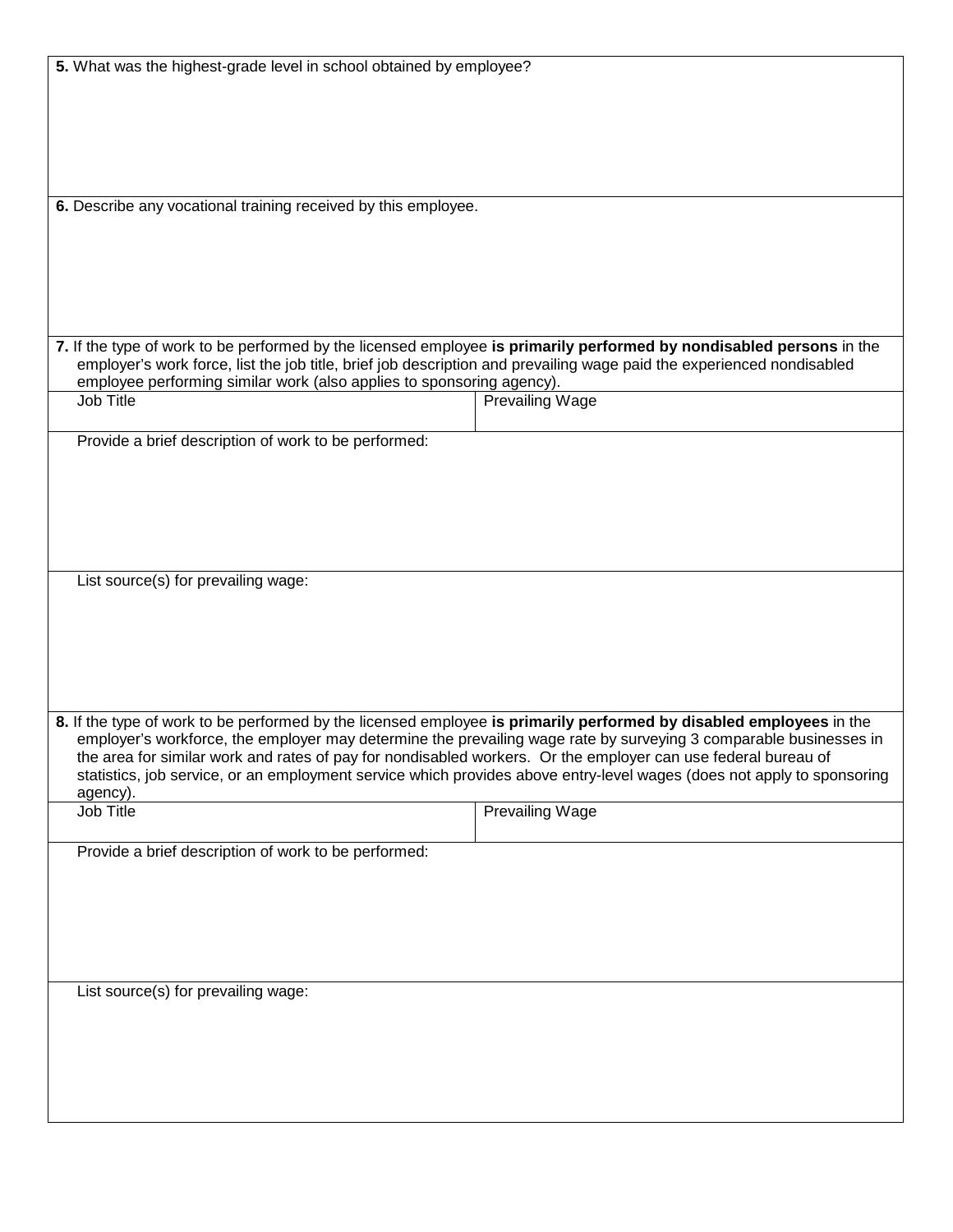| 9. Commensurate Per Hour Wage employer will guarantee worker: \$                                                                                                                                                                                                   |      |              |       |                                  |                         |             |  |  |
|--------------------------------------------------------------------------------------------------------------------------------------------------------------------------------------------------------------------------------------------------------------------|------|--------------|-------|----------------------------------|-------------------------|-------------|--|--|
| Attach documentation of productivity tests, information, dates showing the rate arrived at for the worker with<br>a disability.                                                                                                                                    |      |              |       |                                  |                         |             |  |  |
| 10. Scheduled hours of work per day                                                                                                                                                                                                                                |      |              |       | Scheduled hours of work per week |                         |             |  |  |
| 11. List dates you wish this license to cover<br>From:                                                                                                                                                                                                             |      | To:          |       |                                  |                         |             |  |  |
| (Minimum wage must be paid until the effective date of the license. Licenses cannot be backdated. If you are<br>renewing, prior license is in effect until this application Is granted or denied.)                                                                 |      |              |       |                                  |                         |             |  |  |
| 12.                                                                                                                                                                                                                                                                |      |              |       |                                  |                         |             |  |  |
| <b>Student Learner Information</b><br>(Review DWD 272.09(15)) Attach a copy of program or signed training agreement.<br>Wage rate cannot be less than 75% of current minimum wage unless individual is a worker with a disability.                                 |      |              |       |                                  |                         |             |  |  |
| Name of School                                                                                                                                                                                                                                                     |      |              |       |                                  |                         |             |  |  |
| City                                                                                                                                                                                                                                                               |      |              |       |                                  | State                   | Zip Code    |  |  |
| 13.<br><b>Employer's Written Assurance:</b>                                                                                                                                                                                                                        |      |              |       |                                  |                         |             |  |  |
| (A) The wage rates of all hourly-rated employees paid in accordance with Chapter DWD 272.09 of the Wisconsin<br>Administrative Code will be reviewed at least every six (6) months and                                                                             |      |              |       |                                  |                         |             |  |  |
| (B) Wages paid to all employees under DWD 272.09 will be adjusted at periodic intervals at least once a year to reflect<br>changes in the prevailing wage paid experienced non-disabled workers employed in the vicinity for essentially the<br>same type of work. |      |              |       |                                  |                         |             |  |  |
| (C) Hours worked over 40 in a 7-consecutive day week must be paid at time and one-half the regular rate of pay.                                                                                                                                                    |      |              |       |                                  |                         |             |  |  |
| (D) Time and payroll records shall be kept in accordance with DWD 272.11.                                                                                                                                                                                          |      |              |       |                                  |                         |             |  |  |
| <b>Employer's Signature</b> (Not needed if Worker with a Disability - Type 2 license. It is                                                                                                                                                                        |      |              |       |                                  |                         | Date Signed |  |  |
| assumed the sponsoring agency of this license will oversee this assurance.)                                                                                                                                                                                        |      |              |       |                                  |                         |             |  |  |
|                                                                                                                                                                                                                                                                    |      |              |       |                                  |                         |             |  |  |
| 14.<br><b>Sponsoring Agent or Agency Information</b>                                                                                                                                                                                                               |      |              |       |                                  |                         |             |  |  |
| Name                                                                                                                                                                                                                                                               |      |              |       |                                  |                         |             |  |  |
| Signature of Authorizing Official                                                                                                                                                                                                                                  |      | <b>Title</b> |       |                                  | Date Signed             |             |  |  |
| <b>Street Address</b>                                                                                                                                                                                                                                              | City |              | State | Zip Code                         | <b>Telephone Number</b> |             |  |  |
| 15.<br><b>Required Signatures</b>                                                                                                                                                                                                                                  |      |              |       |                                  |                         |             |  |  |
| <b>Employee Signature</b>                                                                                                                                                                                                                                          |      |              |       |                                  |                         | Date Signed |  |  |
| Parent or Guardian Signature: (if Student Learner Program)                                                                                                                                                                                                         |      |              |       |                                  |                         | Date Signed |  |  |
| School Official Signature for Student Learner                                                                                                                                                                                                                      |      |              |       |                                  | Date Signed             |             |  |  |
| Representative of State Agency or Department of Veterans Affairs for 90-day temporary authority<br>Signature                                                                                                                                                       |      |              |       |                                  | Date Signed             |             |  |  |
| <b>Agency Name</b>                                                                                                                                                                                                                                                 |      |              |       |                                  |                         |             |  |  |